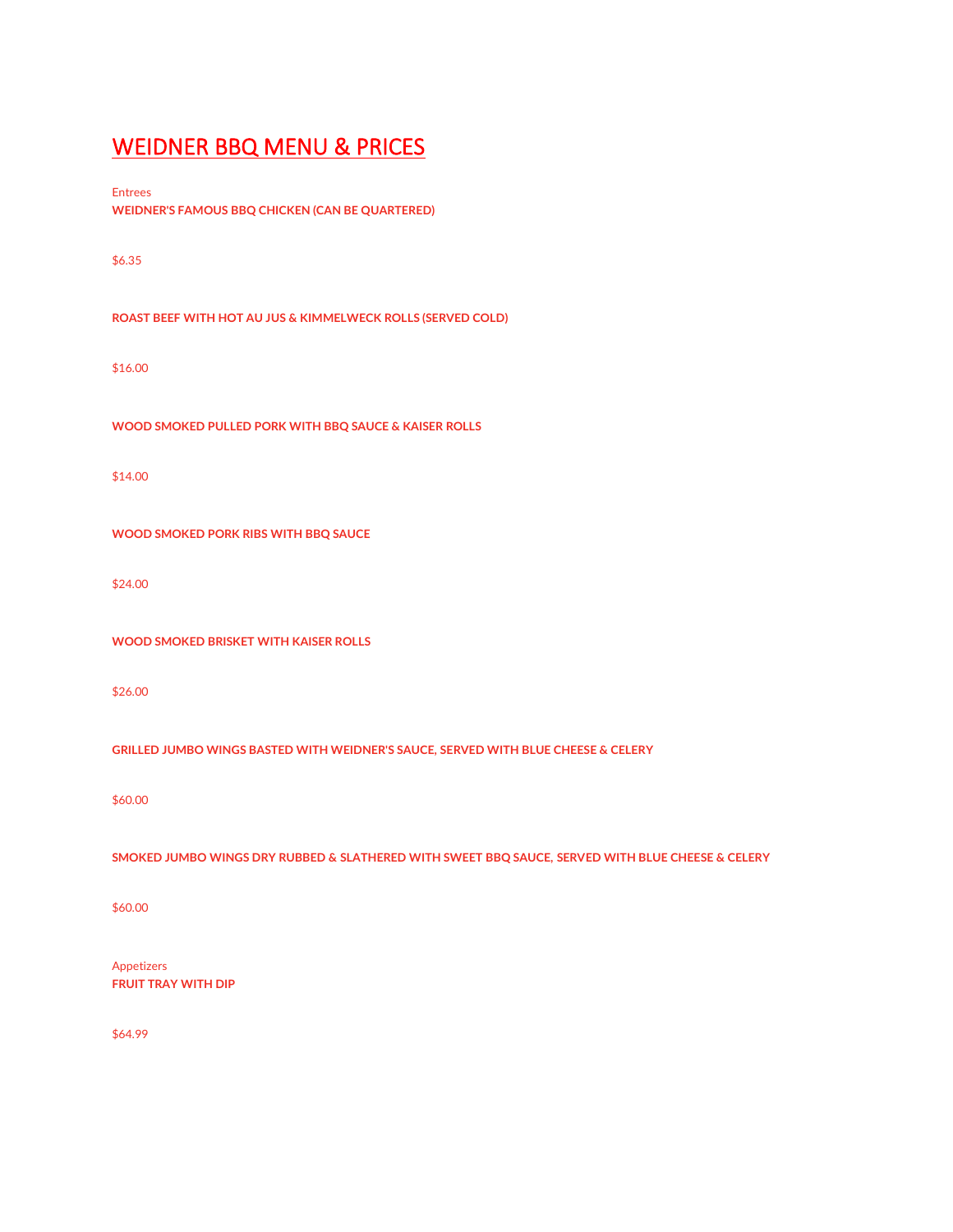#### **VEGETABLE TRAY WITH RANCH DRESSING**

\$59.99

**SHRIMP TRAY WITH LEMON & COCKTAIL SAUCE**

\$69.99

**CHEESE TRAY**

\$64.99

Sides & Desserts **HOME MADE POTATO SALAD**

\$4.95

**GERMAN POTATO SALAD**

\$4.95

**BLACK BEAN SALAD**

\$4.25

**CORNBREAD (FULL PAN)**

\$50 **HOME MADE MACARONI SALAD**

\$3.95

**HOME MADE COLE SLAW**

\$3.75

**BUTTERED SPUDS**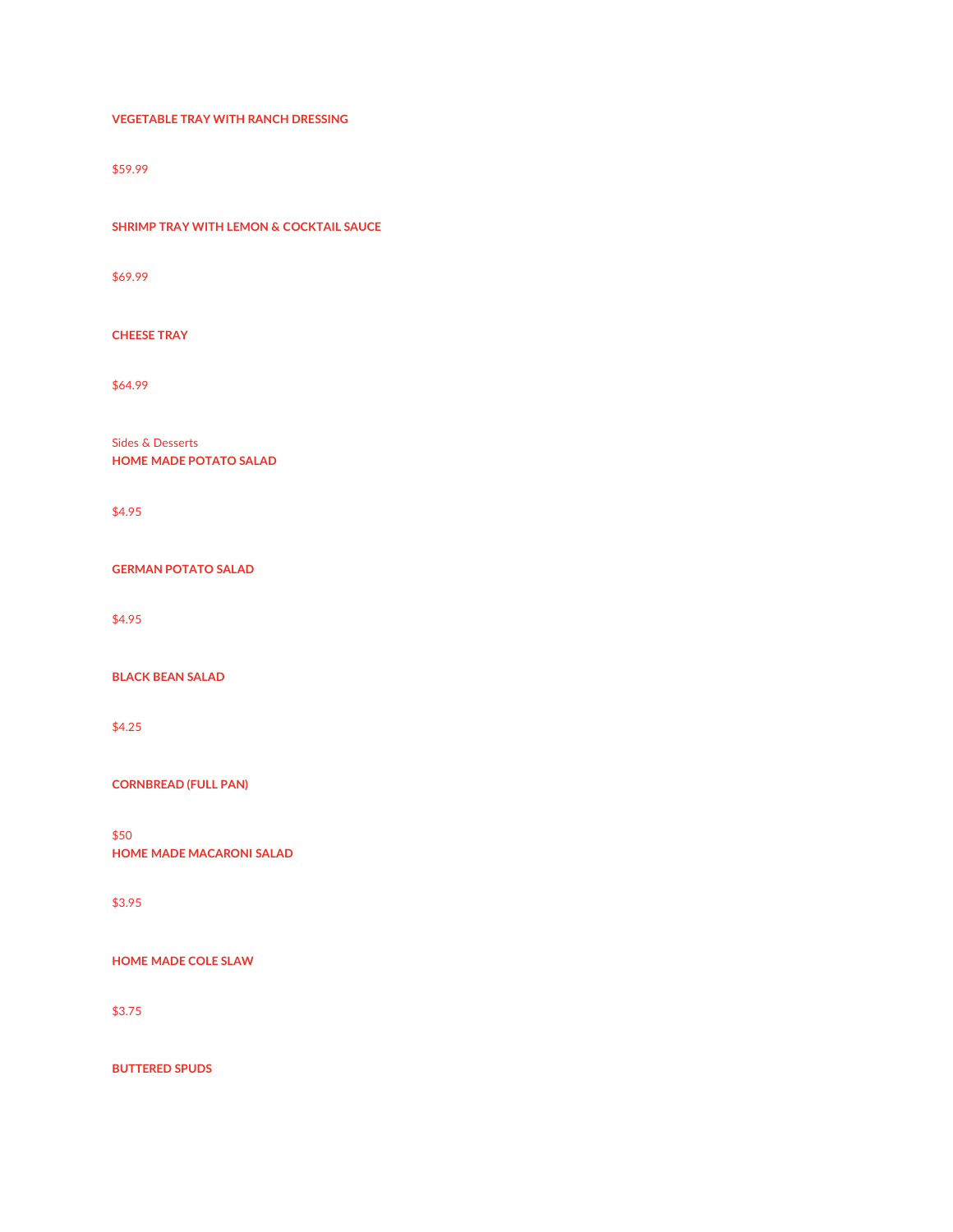## \$21.00

#### **TOSSED SALAD WITH DRESSING**

\$4.95

**BABY CARROTS WITH TARRAGON BUTTER OR BROWN SUGAR GLAZE**

\$3.95

**CORN ON THE COB (IN SEASON)**

\$20.00

**RED DILL POTATOES & BUTTER**

\$4.00

**GREEK BOWTIE PASTA SALAD**

\$4.95

**BBQ BEANS WITH ONIONS, PEPPERS & BBQ PORK**

\$45.00

**PASTA WITH MEAT SAUCE**

\$45.00

**MAC & CHEESE**

\$45.00

**FRESH BAKED ROLL & BUTTER**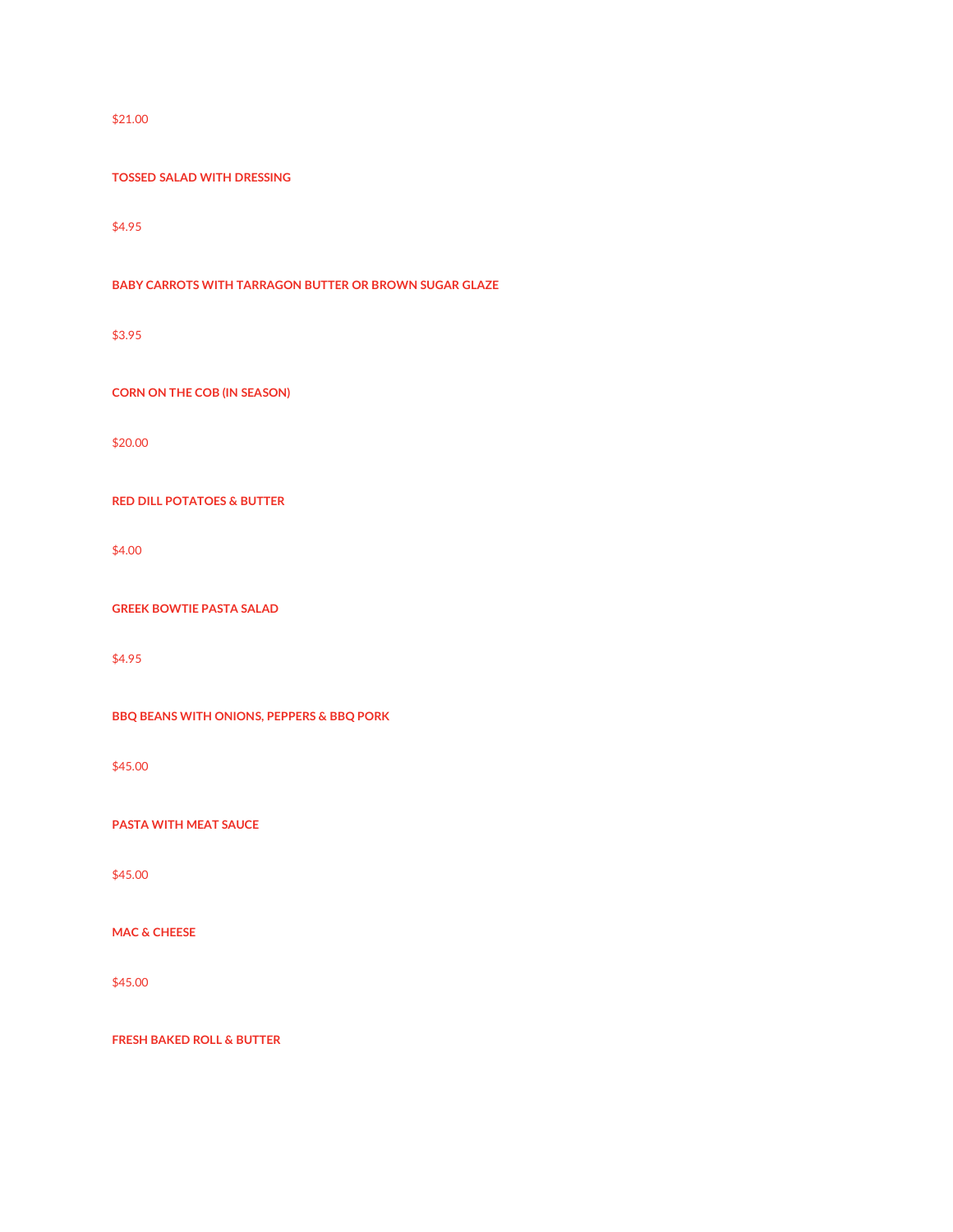\$3.20

**HOME MADE BROWNIES**

\$60.00

**GREEN BEANS**

\$3.95

**BROCCOLI SALAD**

\$4.95

**TOMATO SALAD**

\$4.25

**MASHED POTATO & GRAVY**

\$4.95

**BUTTERNUT SQUASH WITH APPLE, WALNUTS & BROWN SUGAR**

\$4.95

Combos & Miscellaneous **CHICKEN & BEEF COMBO**

\$11.50

**CHICKEN & PULLED PORK COMBO:**

\$11.50

**CHICKEN & RIB COMBO**

\$12.50